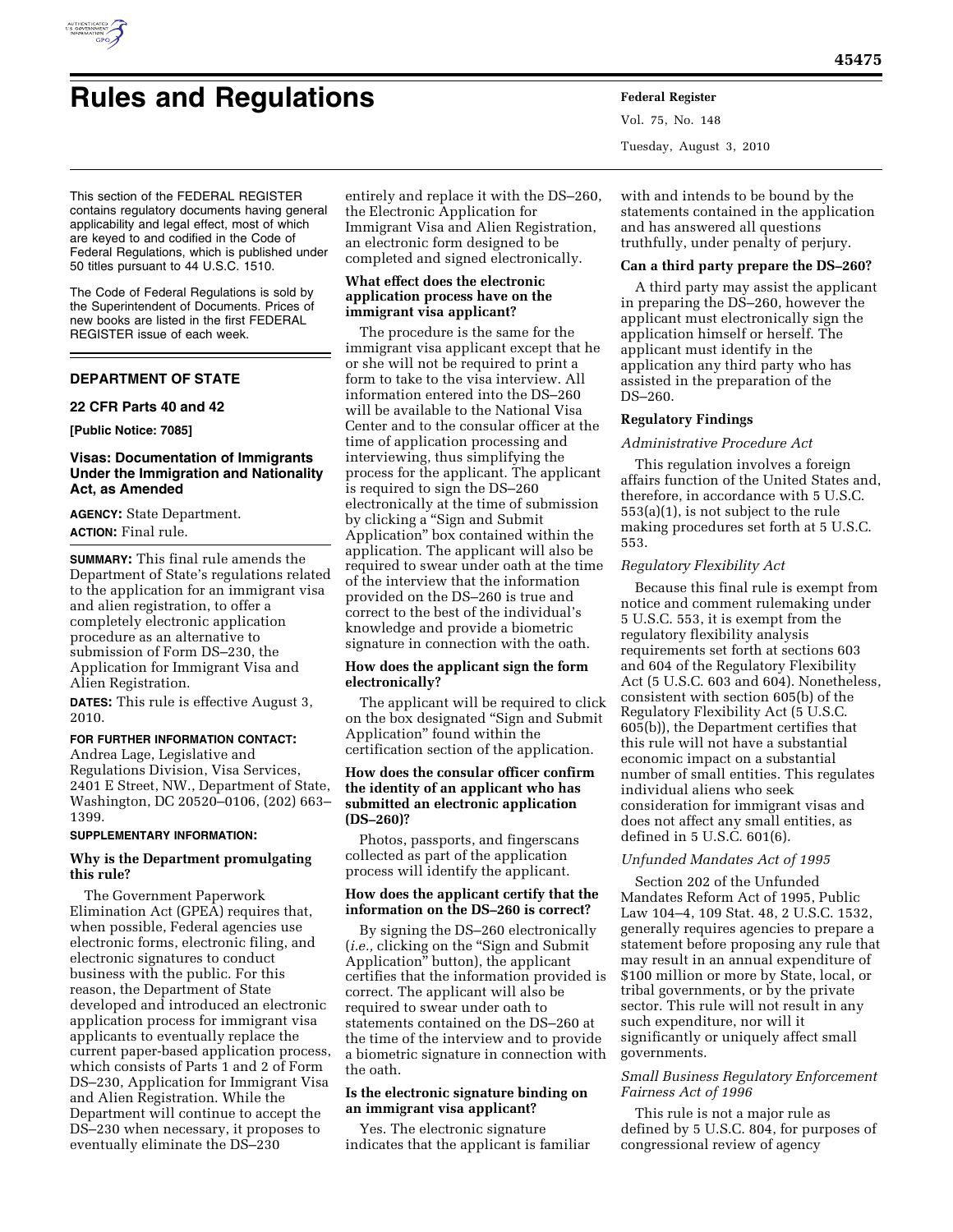rulemaking under the Small Business Regulatory Enforcement Fairness Act of 1996, Public Law 104–121. The rule will not result in an annual effect on the economy of \$100 million or more; a major increase in costs or prices; or significant adverse effects on competition, employment, investment, productivity, innovation, or the ability of United States-based companies to compete with foreign-based companies in domestic or import markets.

#### *Executive Order 12866*

The Department of State has reviewed this rule to ensure its consistency with the regulatory philosophy and principals set forth in Executive Order 12866 and had determined that the benefits of the proposed regulation justify the costs. The Department does not consider the rule to be an economically significant action within the scope of section 3(f)(1) of the Executive Order since it is not likely to have an annual effect on the economy of \$100 million or more or to adversely affect in a material way the economy, a sector of the economy, competition, jobs, the environment, public health or safety, or state, local, or tribal governments or communities.

## *Executive Order 12372 and 13132: Federalism*

This regulation will not have substantial direct effects on the States, on the relationship between the national government and the States, or the distribution of power and responsibilities among the various levels of government. Nor will the rule have federalism implications warranting the application of Executive Orders No. 12372 and No. 13132.

## *Executive Order 12988: Civil Justice Reform*

The Department has reviewed this regulation in light of sections 3(a) and 3(b)(2) of Executive Order 12988 to eliminate ambiguity, minimize litigation, establish clear legal standards, and reduce burden.

#### *Paperwork Reduction Act*

This rule does not impose any new reporting or record-keeping requirements subject to the Paperwork Reduction Act, 44 U.S.C. Chapter 35.

## **List of Subjects in 22 CFR Parts 40 and 42**

Aliens, Foreign Officials, Immigration, Nonimmigrants, Passports and Visas.

■ Accordingly, for the reasons set forth in the preamble, the Department of State amends 22 CFR Part 40 and 41 as follows:

## **PART 40—[AMENDED]**

■ 1. The authority citation for Part 40 continues to read as follows:

**Authority:** 8 U.S.C. 1104.

■ 2. Section 40.1 is amended by revising paragraph (l)(2) to read as follows:

# **§ 40.1 Definitions.**

\* \* \* \* \* (l) \* \* \*

(2) For an immigrant visa applicant, personally appearing before a consular officer and verifying by oath or affirmation the statements contained on Form DS–230 or Form DS–260 and in all supporting documents, having previously submitted all forms and documents required in advance of the appearance and paid the visa application processing fee. \* \* \* \* \*

## **PART 42—[AMENDED]**

■ 3. The authority citation for part 42 continues to read as follows:

**Authority:** 8 U.S.C. 1104; Pub. L. 107–56, sec. 421.

■ 4. Section 42.63 is revised to read as follows:

## **§ 42.63 Definitions.**

(a) *Application Forms.* (1) *Application on Form DS–230 or Form DS–260 Required.*—Every alien applying for an immigrant visa must make application, as directed by the consular officer, on Form DS–230, Application for Immigrant Visa and Alien Registration, or on Form DS–260, Electronic Application for Immigrant Visa and Alien Registration. This requirement may not be waived. Form DS–230 consists of parts I and II which, together, are meant in any reference to this Form.

(2) *Application of alien under 14 or physically incapable.* The application on Form DS–230 or on Form DS–260 for an alien under 14 years of age or one physically incapable of completing an application may be executed by the alien's parent or guardian, or, if the alien has no parent or guardian, by any person having legal custody of, or a legitimate interest in, the alien.

(b) *Preparation of forms.* The consular officer shall ensure that Form DS–230 or Form DS–260 and all other forms an alien is required to submit are fully and properly completed in accordance with the applicable regulations and instructions.

(c) *Additional information as part of application.* The officer may require the

submission of additional information or question the alien on any relevant matter whenever the officer believes that the information provided in Form DS–230 or Form DS–260 is inadequate to determine the alien's eligibility to receive an immigrant visa. Additional statements made by the alien become a part of the visa application. All documents required under the authority of § 42.62 are considered papers submitted with the alien's application within the meaning of INA 221(g)(1). ■ 5. Section 42.67 is revised to read as

follows:

## **§ 42.67 Execution of application, registration, and fingerprinting.**

(a) *Execution of visa application:* (1) *Application fee.*—A fee is prescribed for each application for an immigrant visa. It shall be collected prior to the execution of the application and a receipt shall be issued.

(2) *Oath and signature on Form DS– 230.* The applicant shall be required to read the Form DS–230, Application for Immigrant Visa and Alien Registration, when it is completed, or it shall be read to the applicant in the applicant's language, or the applicant shall otherwise be informed of its full contents. Applicants shall be asked whether they are willing to subscribe thereto. If the applicant is not willing to subscribe to the application unless changes are made in the information stated therein, the required changes shall be made. The application shall then be sworn to or affirmed and signed by or on behalf of the applicant before a consular officer, or a designated officer of the American Institute of Taiwan, who shall then sign the application over the officer's title.

(3) *Oath and signature on Form DS– 260.* The applicant shall be required to read the Form DS–260, Electronic Application for Immigrant Visa and Alien Registration, when it has been completed, or it shall be read to the applicant in the applicant's language, or the applicant shall otherwise be informed of its full contents, before the applicant electronically signs and submits the application to the Department. At the time of the applicant's interview the applicant shall be asked whether they are willing to subscribe thereto to the information provided on Form DS–260. If the alien is not willing to subscribe to the application unless changes are made in the information stated therein, the required changes shall be made. The application shall then be sworn to or affirmed and signed, biometrically, by or on behalf of the applicant before a consular officer, or a designated officer